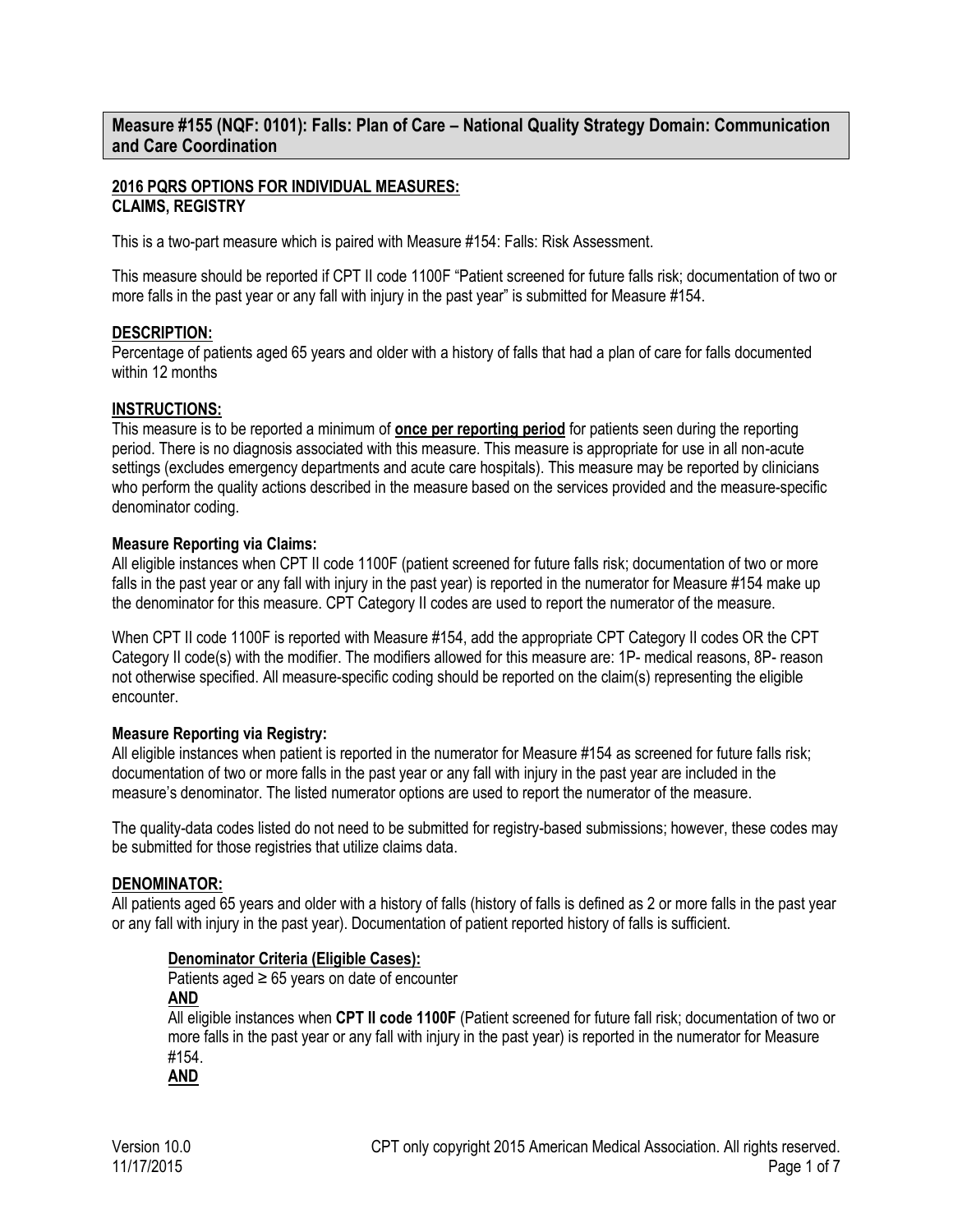**Patient encounter during the reporting period (CPT or HCPCS):** 92540, 92541, 92542, 92548, 97001, 97002, 97003, 97004, 99201, 99202, 99203, 99204, 99205, 99211, 99212, 99213, 99214, 99215, 99304, 99305, 99306, 99307, 99308, 99309, 99310, 99324, 99325, 99326, 99327, 99328, 99334, 99335, 99336, 99337, 99341, 99342, 99343, 99344, 99345, 99347, 99348, 99349, 99350, G0402, G0438, G0439

## **NUMERATOR:**

Patients with a plan of care for falls documented within 12 months

**Numerator Instructions:** All components do not need to be completed during one patient visit, but should be documented in the medical record as having been performed within the past 12 months.

## **Definitions:**

**Plan of Care** – Must include: **1)** consideration of vitamin D supplementation AND **2)** balance, strength, and gait training.

**Consideration of Vitamin D Supplementation** – Documentation that vitamin D supplementation was advised or considered or documentation that patient was referred to his/her physician for vitamin D supplementation advice.

**Balance, Strength, and Gait Training** – Medical record must include: documentation that balance, strength, and gait training/instructions were provided OR referral to an exercise program, which includes at least one of the three components: balance, strength or gait OR referral to physical therapy.

**Fall** – A sudden, unintentional change in position causing an individual to land at a lower level, on an object, the floor, or the ground, other than as a consequence of sudden onset of paralysis, epileptic seizure, or overwhelming external force.

#### **Numerator Quality-Data Coding Options for Reporting Satisfactorily: Plan of Care Documented**  *Performance Met:*  **CPT II 0518F:** Falls plan of care documented

**OR**

## **Plan of Care not Documented for Medical Reasons**

Append a modifier (**1P**) to CPT Category II code **0518F** to report documented circumstances that appropriately exclude patients from the denominator.

*Medical Performance Exclusion:* **0518F** *with* **1P:** Documentation of medical reason(s) for no plan of care for falls (ie, patient is not ambulatory, bed ridden, immobile, confined to chair, wheelchair bound, dependent on helper pushing wheelchair, independent in wheelchair or minimal help in wheelchair)

#### **OR**

## **Plan of Care not Documented, Reason not Otherwise Specified**

Append a reporting modifier **(8P)** to CPT Category II code **0518F** to report circumstances when the action described in the numerator is not performed and the reason is not otherwise specified. **Performance Not Met: 0518F** with 8P: Plan of care not documented, reason not otherwise

specified

## **RATIONALE:**

Interventions to prevent future falls should be documented for the patient with 2 or more falls or injurious falls.

## **CLINICAL RECOMMENDATION STATEMENTS:**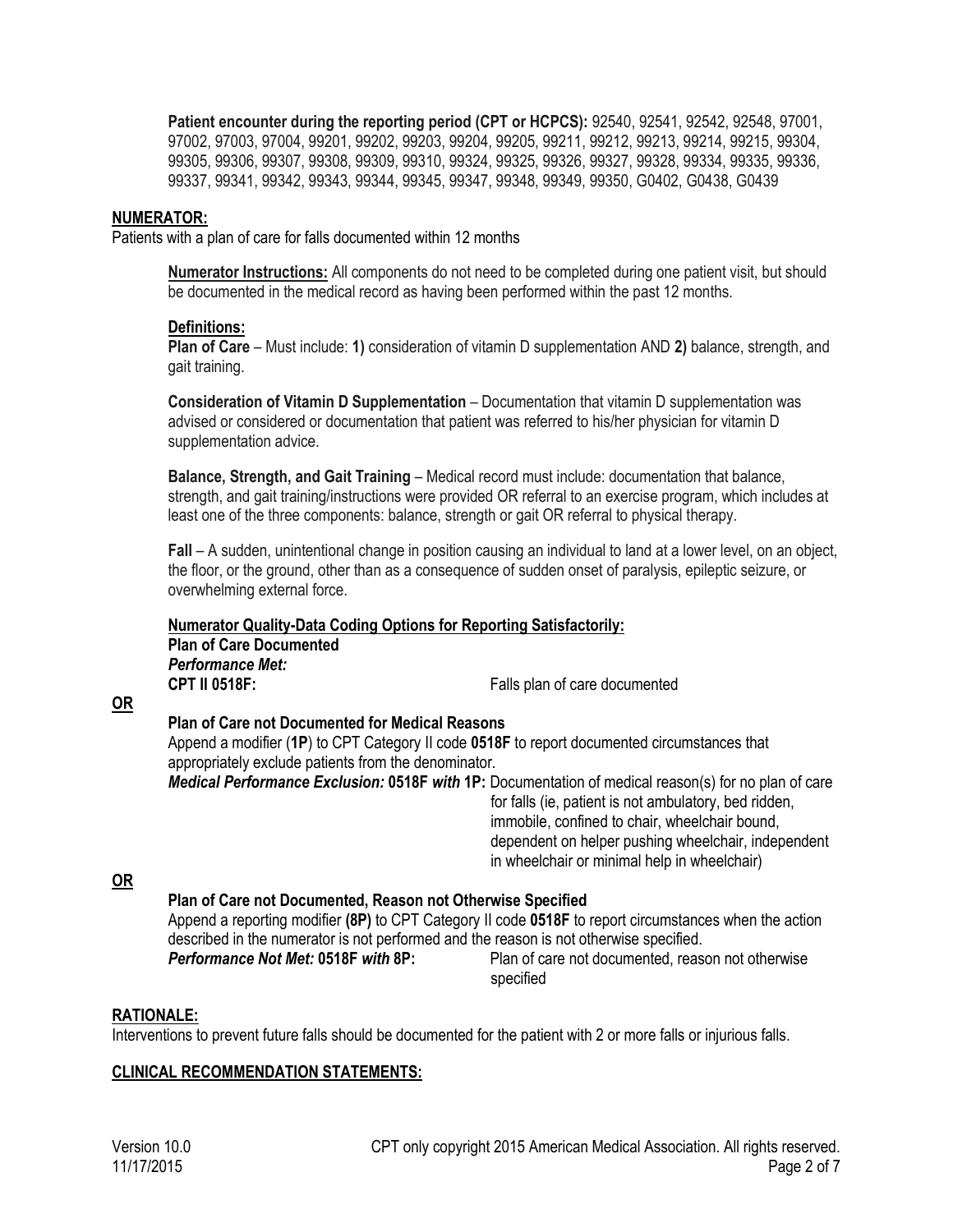The USPSTF recommends exercise or physical therapy and vitamin D supplementation to prevent falls in community-dwelling adults aged 65 years or older who are at increased risk for falls. Grade: B Recommendation.

The AGS 2010 Clinical Practice Guidelines Recommend:

Multifactorial/Multicomponent Interventions to Address Identified Risk(s) and Prevent Falls

- 1. A strategy to reduce the risk of falls should include multifactorial assessment of known fall risk factors and management of the risk factors identified.[A]
- 2. The components most commonly included in efficacious interventions were:
	- a. Adaptation or modification of home environment [A]
	- b. Withdrawal or minimization of psychoactive medications [B]
	- c. Withdrawal or minimization of other medications [C]
	- d. Management of postural hypotension [C]
	- e. Management of foot problems and footwear [C]
	- f. Exercise, particularly balance, strength, and gait training [A]
- 3. All older adults who are at risk of falling should be offered an exercise program incorporating balance, gait, and strength training. Flexibility and endurance training should also be offered, but not as sole components of the program. [A]
- 4. Multifactorial/multicomponent intervention should include an education component complementing and addressing issues specific to the intervention being provided, tailored to individual cognitive function and language. [C]
- 5. The health professional or team conducting the fall risk assessment should directly implement the interventions or should assure that the interventions are carried out by other qualified healthcare professionals. [A]

## **COPYRIGHT:**

Physician Performance Measures (Measures) and related data specifications, developed by the American Medical Association (AMA)-convened Physician Consortium for Performance Improvement ® (PCPI®) and the National Committee for Quality Assurance (NCQA) pursuant to government sponsorship under subcontract 6205-05-054 with Mathematica Policy Research, Inc. under contract 500-00-0033 with Centers for Medicare & Medicaid Services.

These performance Measures are not clinical guidelines and do not establish a standard of medical care, and have not been tested for all potential applications.

The Measures, while copyrighted, can be reproduced and distributed, without modification, for noncommercial purposes, eg, use by health care providers in connection with their practices. Commercial use is defined as the sale, license, or distribution of the Measures for commercial gain, or incorporation of the Measures into a product or service that is sold, licensed or distributed for commercial gain. Commercial uses of the Measures require a license agreement between the user and the AMA, (on behalf of the PCPI) or NCQA. Neither the AMA, NCQA, PCPI nor its members shall be responsible for any use of the Measures.

## **THE MEASURES AND SPECIFICATIONS ARE PROVIDED "AS IS" WITHOUT WARRANTY OF ANY KIND.**

© 2004-6 American Medical Association and National Committee for Quality Assurance. All Rights Reserved.

Limited proprietary coding is contained in the Measure specifications for convenience. Users of the proprietary code sets should obtain all necessary licenses from the owners of these code sets. The AMA, NCQA, the PCPI and its members disclaim all liability for use or accuracy of any Current Procedural Terminology (CPT®) or other coding contained in the specifications.

CPT® contained in the Measures specifications is copyright 2004-2015 American Medical Association. G codes and associated descriptions included in these Measure specifications are in the public domain.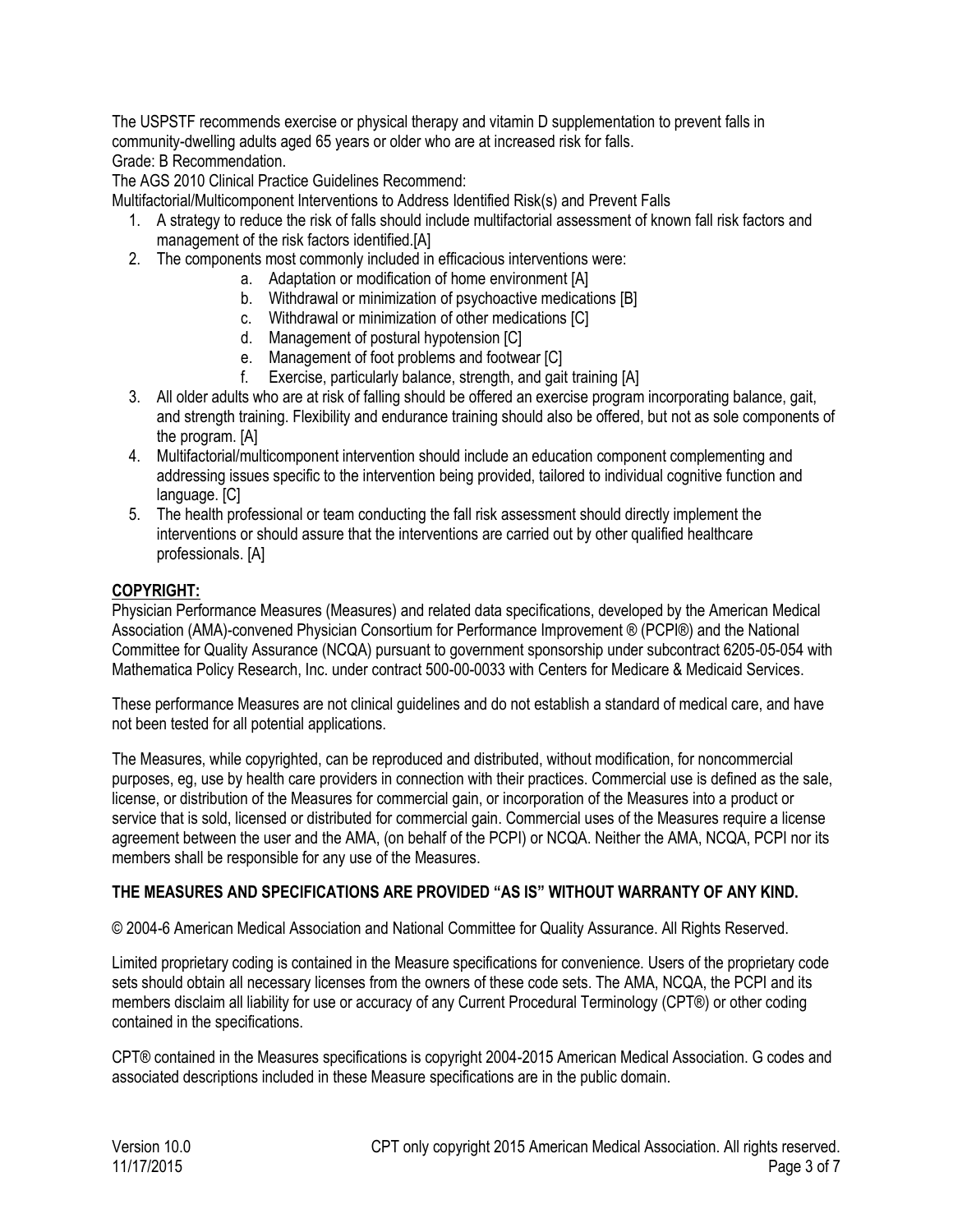LOINC® copyright 2004-2015 Regenstrief Institute, Inc. SNOMED CLINICAL TERMS (SNOMED CT®) copyright 2004-2015 International Health Terminology Standards Development Organization. All Rights Reserved. Use of SNOMED CT® is only authorized within the United States.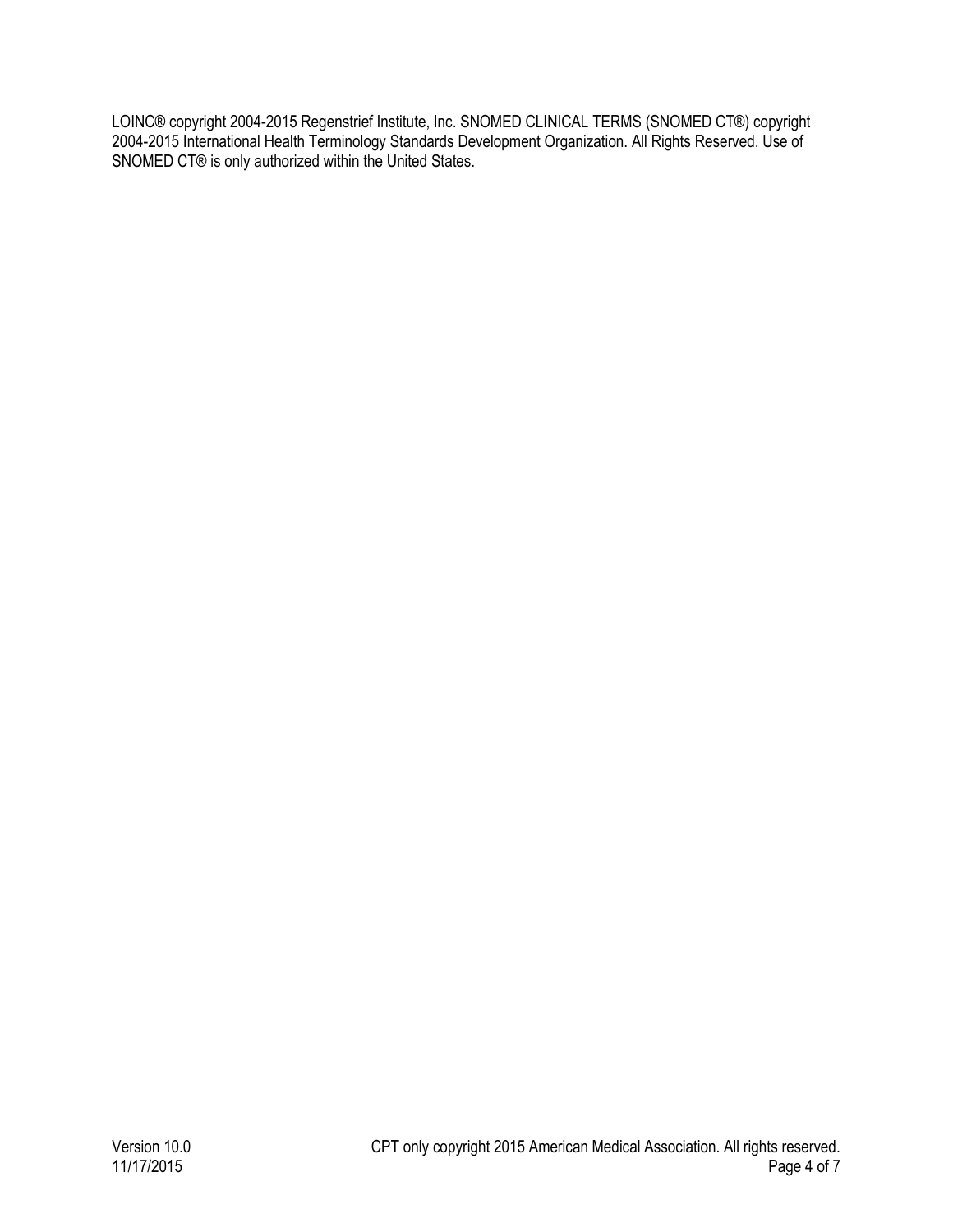

\* See the posted Measure Specification for specific coding and instructions to report this measure.

\*\* Reporting measure #154 is a precursor for reporting this measure. Patients where 1100F without modifier or equivalent (documentation of 2 or more falls or any fall with injury in past year) is reported in measure #154 are pulled into the denominator for measure #155.

NOTE: Report Frequency - Patient process

CPT only copyright 2015 American Medical Association. All rights reserved The measure diagrams were developed by CMS as a supplemental resource to be used<br>in conjunction with the measure specifications. They should not be used alone or as a substitution for the measure specification.

 $v<sub>2</sub>$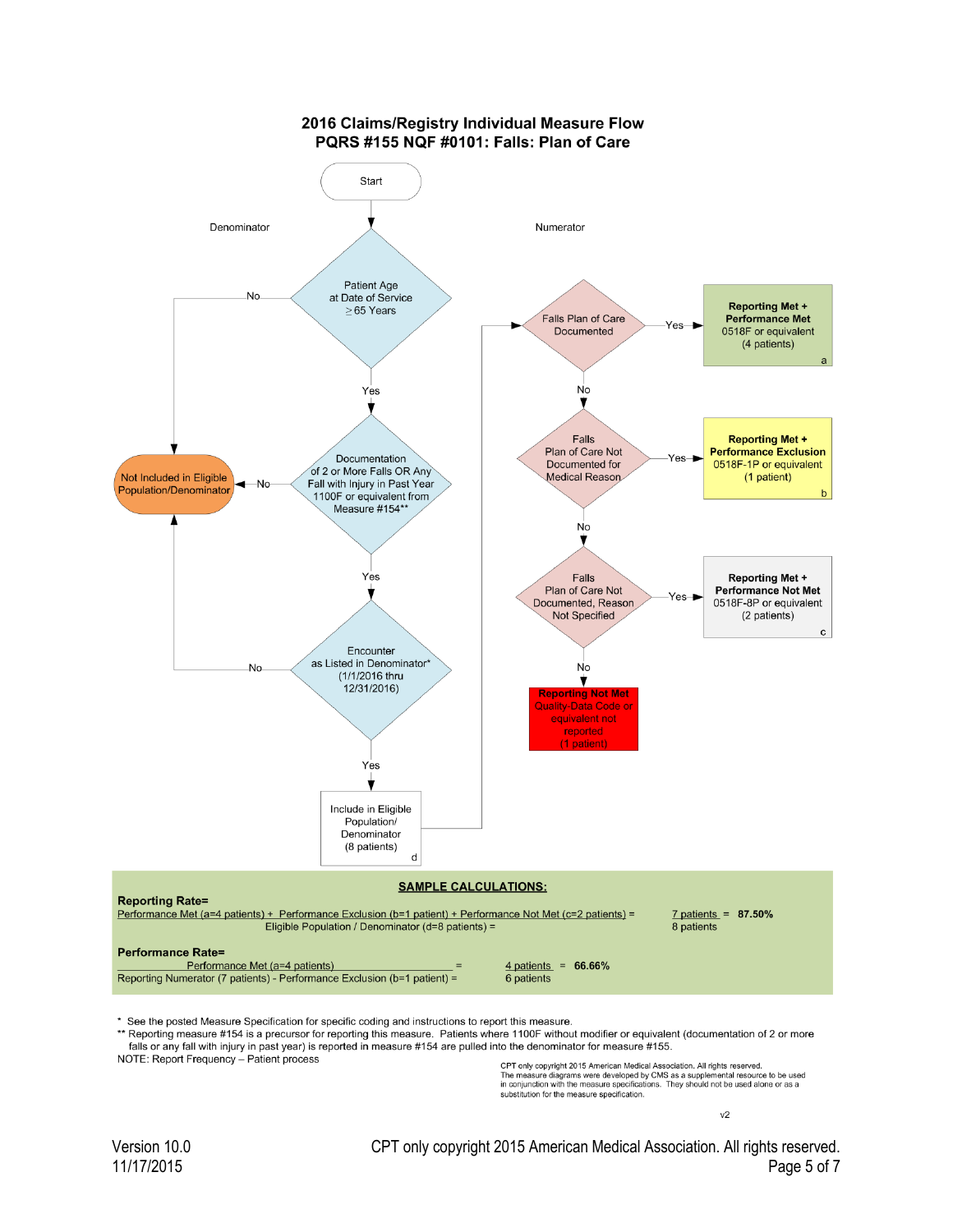# **2016 Claims/Registry Individual Measure Flow PQRS #155 NQF #0101: Falls: Plan of Care**

Please refer to the specific section of the Measure Specification to identify the denominator and numerator information for use in reporting this Individual Measure.

- 1. Start with Denominator
- 2. Check Patient Age:
	- a. If the Age is greater than or equal to 65 years of age on Date of Service and equals No during the measurement period, do not include in Eligible Patient Population. Stop Processing.
	- b. If the Age is greater than or equal to 65 years of age on Date of Service and equals Yes during the measurement period, proceed to check Documentation of Two or More Falls or Any Fall with Injury in the Past Year.
- 3. Check Documentation of Two or More Falls or Any Fall with Injury in the Past Year:
	- a. If Documentation of Two or More Falls or Any Fall with Injury in the Past Year equals No, do not include in Eligible Patient Population. Stop Processing.
	- b. If Documentation of Two or More Falls or Any Fall with Injury in the Past Year equals Yes, proceed to check Encounter Performed.
- 4. Check Encounter Performed:
	- a. If Encounter as Listed in the Denominator equals No, do not include in Eligible Patient Population. Stop Processing.
	- b. If Encounter as Listed in the Denominator equals Yes, include in the Eligible population.
- 5. Denominator Population:
	- a. Denominator population is all Eligible Patients in the denominator. Denominator is represented as Denominator in the Sample Calculation listed at the end of this document. Letter d equals 8 patients in the sample calculation.
- 6. Start Numerator
- 7. Check Falls Plan of Care Documented:
	- a. If Falls Plan of Care Documented equals Yes, include in Reporting Met and Performance Met.
	- b. Reporting Met and Performance Met letter is represented in the Reporting Rate and Performance Rate in the Sample Calculation listed at the end of this document. Letter a equals 4 patients in Sample Calculation.
	- c. If Falls Plan of Care Documented equals No, proceed to Falls Plan of Care Not Documented for Medical Reasons.
- 8. Check Falls Plan of Care Not Documented for Medical Reasons:
	- a. If Falls Plan of Care Not Documented for Medical Reasons equals Yes, include in Reporting Met and Performance Exclusion.